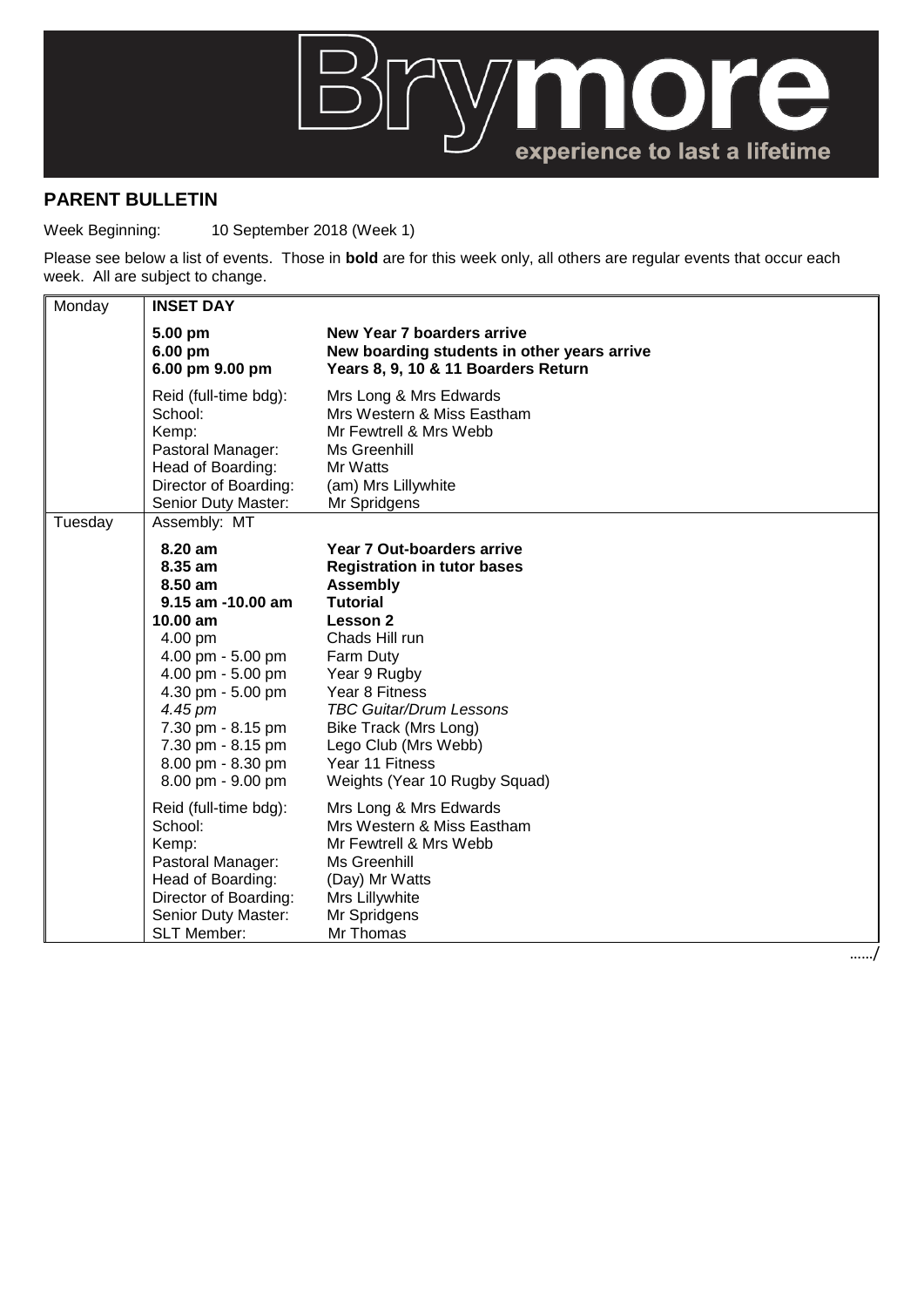| Wednesday | 4.00 pm                                | Chads Hill run                                                   |
|-----------|----------------------------------------|------------------------------------------------------------------|
|           | 4.00 pm - 5.00 pm                      | Farm Duty                                                        |
|           | 4.00 pm - 5.00 pm                      | Garden Duty                                                      |
|           | 4.00 pm - 5.00 pm                      | Year 7 & 8 Rugby                                                 |
|           | 4.15 pm - 5.00 pm                      | Board Games - School House (Miss Eastham)                        |
|           | 4.30 pm - 5.00 pm                      | Year 9 Fitness                                                   |
|           | 7.15 pm - 8.00 pm                      | Arts & Crafts - Reid House (Mrs Edwards)                         |
|           | 7.30 pm - 8.30 pm                      | TBC Young Farmers Club - LRC                                     |
|           | 7.30 pm - 9.00 pm                      | Weights (Year 10&11 Rugby Squad)                                 |
|           | 7.45 pm - 8.30 pm                      | Athletics - MUGA (Invite Only)                                   |
|           | Reid (full-time bdg):                  | Mrs Long & Mrs Edwards                                           |
|           | School:                                | Mrs Western & Miss Eastham                                       |
|           | Kemp:                                  | Mr Fewtrell & Mrs Webb                                           |
|           | Pastoral Manager:                      | Ms Greenhill                                                     |
|           | Head of Boarding:                      | Mr Watts                                                         |
|           | Director of Boarding:                  | Mrs Lillywhite                                                   |
|           | Senior Duty Master:                    | Mr Spridgens                                                     |
|           | <b>SLT Member:</b>                     | Mr Winter                                                        |
| Thursday  | 4.00 pm                                | Chads Hill run                                                   |
|           | 4.00 pm - 5.00 pm<br>4.00 pm - 5.00 pm | Farm Duty                                                        |
|           | 4.00 pm - 5.00 pm                      | Garden Duty<br>Cooking Club (Mrs Western)                        |
|           | 4.00 pm - 5.00 pm                      | Year 11 Rugby                                                    |
|           | 4.00 pm - 5.00 pm                      | All Years Hockey - MUGA                                          |
|           | 4.15 pm - 5.45 pm                      | Bike Track (Member of staff TBC)                                 |
|           | 6.15 pm - 9.00 pm                      | <b>TBC Army Cadets</b>                                           |
|           | 7.30 pm - 8.00 pm                      | Basketball - MUGA (Mr Fewtrell)                                  |
|           | 7.40 pm - 9.10 pm                      | Circuits (Year 10 & 11 Rugby Squad)                              |
|           | 8.00 pm - 9.00 pm                      | Weights (Invite Only)                                            |
|           |                                        |                                                                  |
|           | Reid (full-time bdg):                  | Mrs Long & Mrs Edwards                                           |
|           | School:                                | Mrs Western & Miss Eastham                                       |
|           | Kemp:<br>Pastoral Manager:             | Mr Fewtrell & Mrs Webb                                           |
|           | <b>Activities Tutor:</b>               | Ms Greenhill<br>Mr Blake                                         |
|           | Duty Master:                           | Mr Ashton                                                        |
|           | Head of Boarding:                      | Mr Watts                                                         |
|           | Director of Boarding:                  | Mrs Lillywhite                                                   |
|           | Senior Duty Master:                    | Mr Spridgens                                                     |
|           | SLT Member:                            | Mrs Davis                                                        |
| Friday    | 3.45 pm - 4.45 pm                      | X-Box Freeplay - Reid House                                      |
|           | 4.00 pm                                | Chads Hill run                                                   |
|           | 4.00 pm - 5.00 pm                      | Farm Duty                                                        |
|           | 4.00 pm - 5.00 pm                      | Garden Duty                                                      |
|           | 4.30 pm                                | <b>New Year 7 Hog Roast</b>                                      |
|           | 4.00 pm - 5.00 pm                      | <b>Weekly Pool Competition with prizes - Kemp House</b>          |
|           | 6.30 pm - 9.00 pm                      | 10-pin Bowling @ Hollywood Bowl, Taunton £7.00 (Mrs Lillywhite)  |
|           | Reid (full-time bdg):                  | Mrs Lillywhite & Mrs Edwards                                     |
|           | School:                                | Mrs Western                                                      |
|           |                                        | Miss Eastham                                                     |
|           | Kemp:                                  | Mr Fewtrell                                                      |
|           |                                        | Mrs Webb                                                         |
|           | Pastoral Manager:                      | Ms Greenhill                                                     |
|           | <b>Activities Tutor:</b>               | Mr Blake (On call overnight)                                     |
|           | Head of Boarding:                      | Mr Watts (On call overnight)                                     |
|           | Director of Boarding:                  | Mrs Lillywhite                                                   |
|           | Senior Duty Master:                    | Mr Spridgens (On call - Overnight Duty)                          |
| Saturday  | 1.30 pm - 6.15 pm                      | Exeter Chiefs -v- Sale @ Sandy Park, Exeter £20.00 (Mrs Western) |
|           | 4.00 pm                                | Chads Hill run                                                   |
|           | Reid (full-time bdg):                  | Mrs Long                                                         |
|           | Weekend Support:                       | Mr Watts                                                         |
|           | Senior Duty Master:                    | Mr Spridgens                                                     |
|           | Matron:                                | 8.00 am - 4.00 pm                                                |
|           |                                        | 3.00 pm - 10.00 pm                                               |
|           | SLT Member:                            | Mr Watts (on call)                                               |